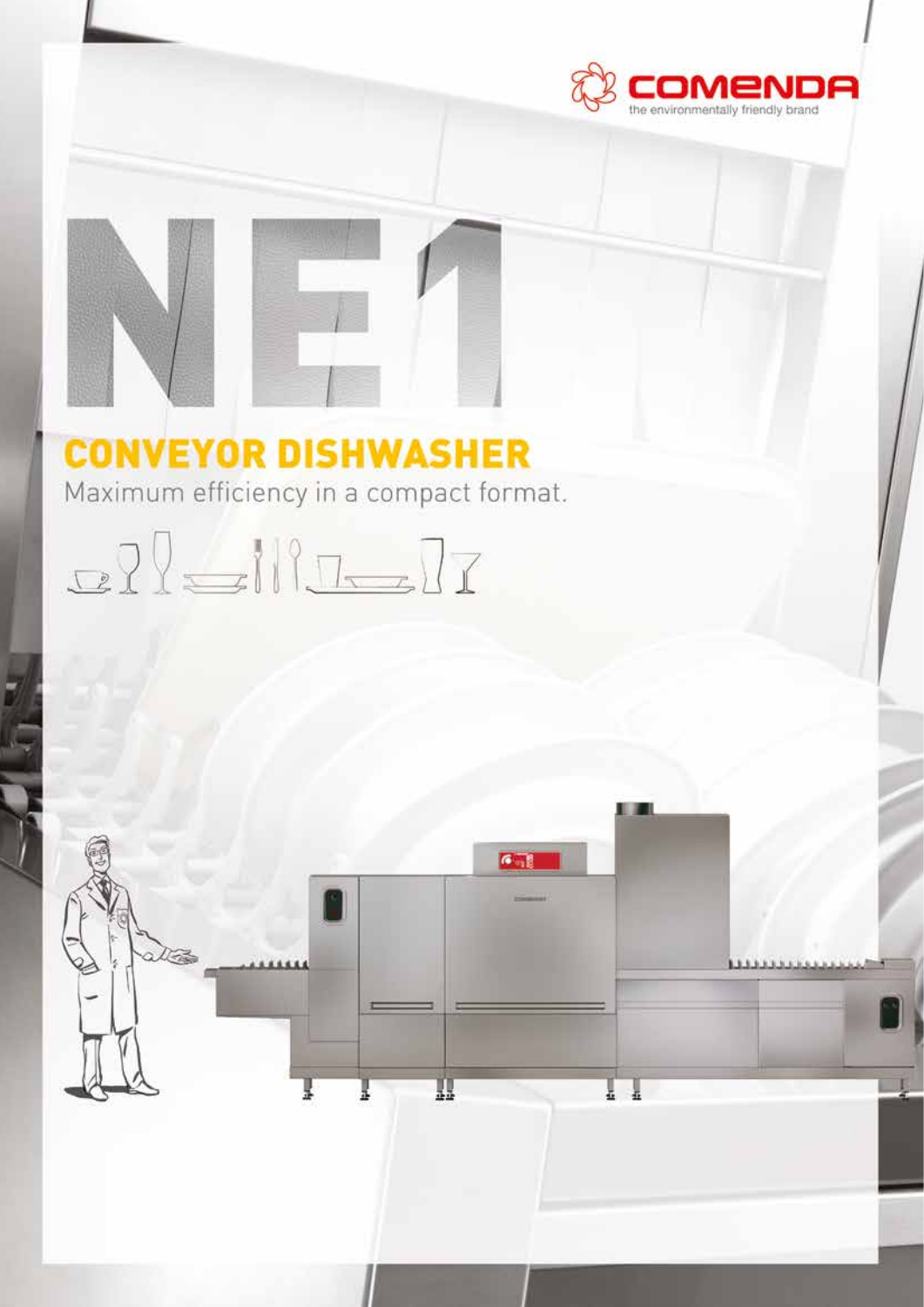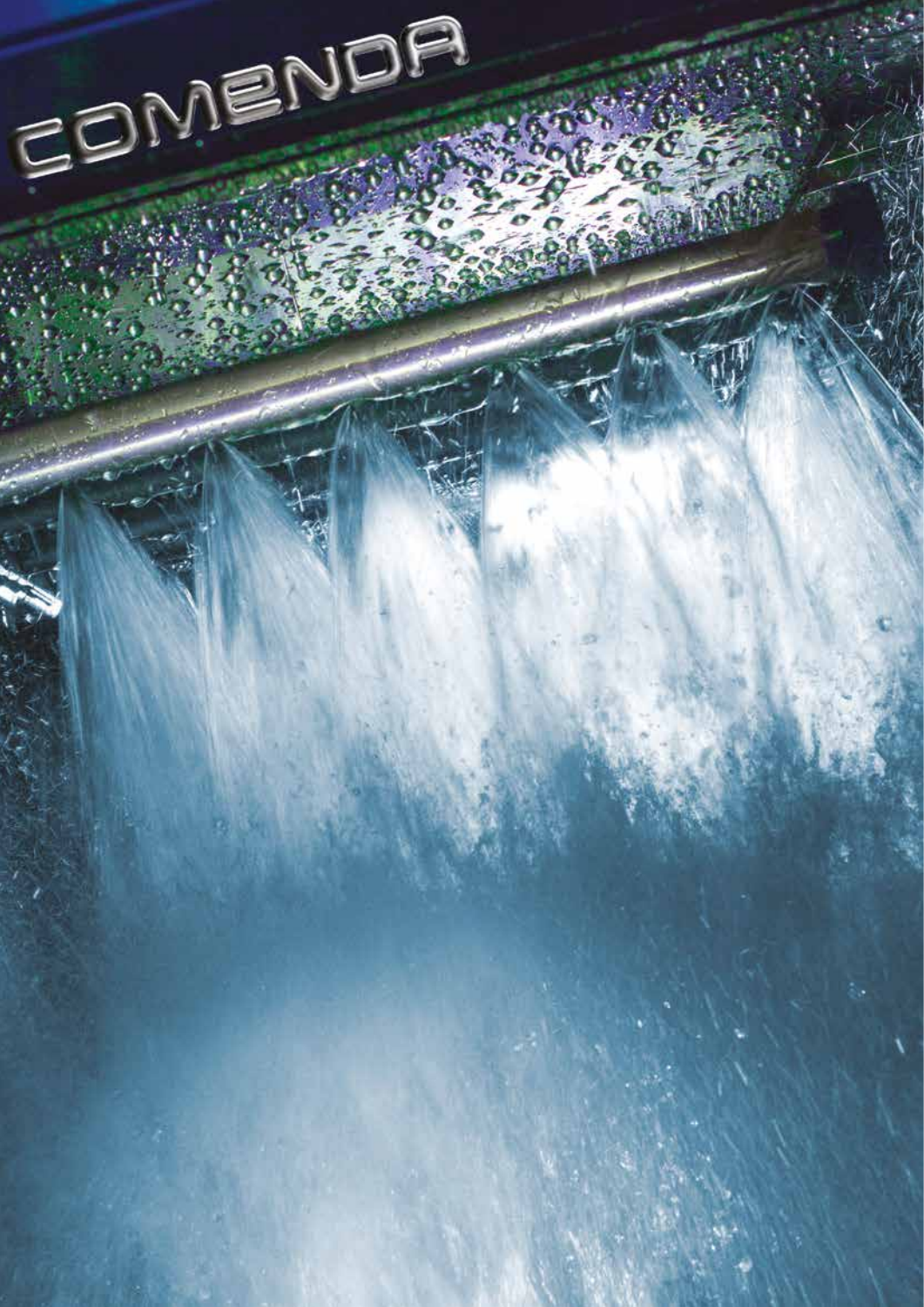# 5 GOOD REASONS TO CHOOSE THE NEW NE1 SERIES.



## COMPACTNESS

Smaller and simpler, NE1 series dishwashers are perfectly suited to small spaces with heavy workloads. Requiring less space and handling, they are the practical alternative to conveyor systems. The NE1 series also guarantees maximum hygiene and shorter wash times. Because excellent results are guaranteed where space is limited.



The NE1 series is designed for busy catering establishments and can wash up to 4,500 dishes/hour. Because it ensures good performance with a short wash time.



## HYGIENE

The NE1 series always guarantees the maximum degree of dish hygiene. Furthermore, because of their structural features, NE1 conveyor dishwashers are easy to clean and require less labour at the end of the day.

Because it ensures perfect hygiene and is easy to clean.



## **SAFETY**

Comenda guarantees extreme ease of use and maintenance. The NE1 is practical to load and unload, as well as to clean and check.

Because all operations are simple and safe.



## **QUALITY**

By choosing the new NE1, you're choosing the quality, experience and reliability of the Comenda brand. Furthermore the quality of the machines is certified as the company boasts the ISO 9001:2008 certification and ISO 14001:2004 environmental certification.

Because it gives you a guarantee that everything is done in full compliance with the regulations.

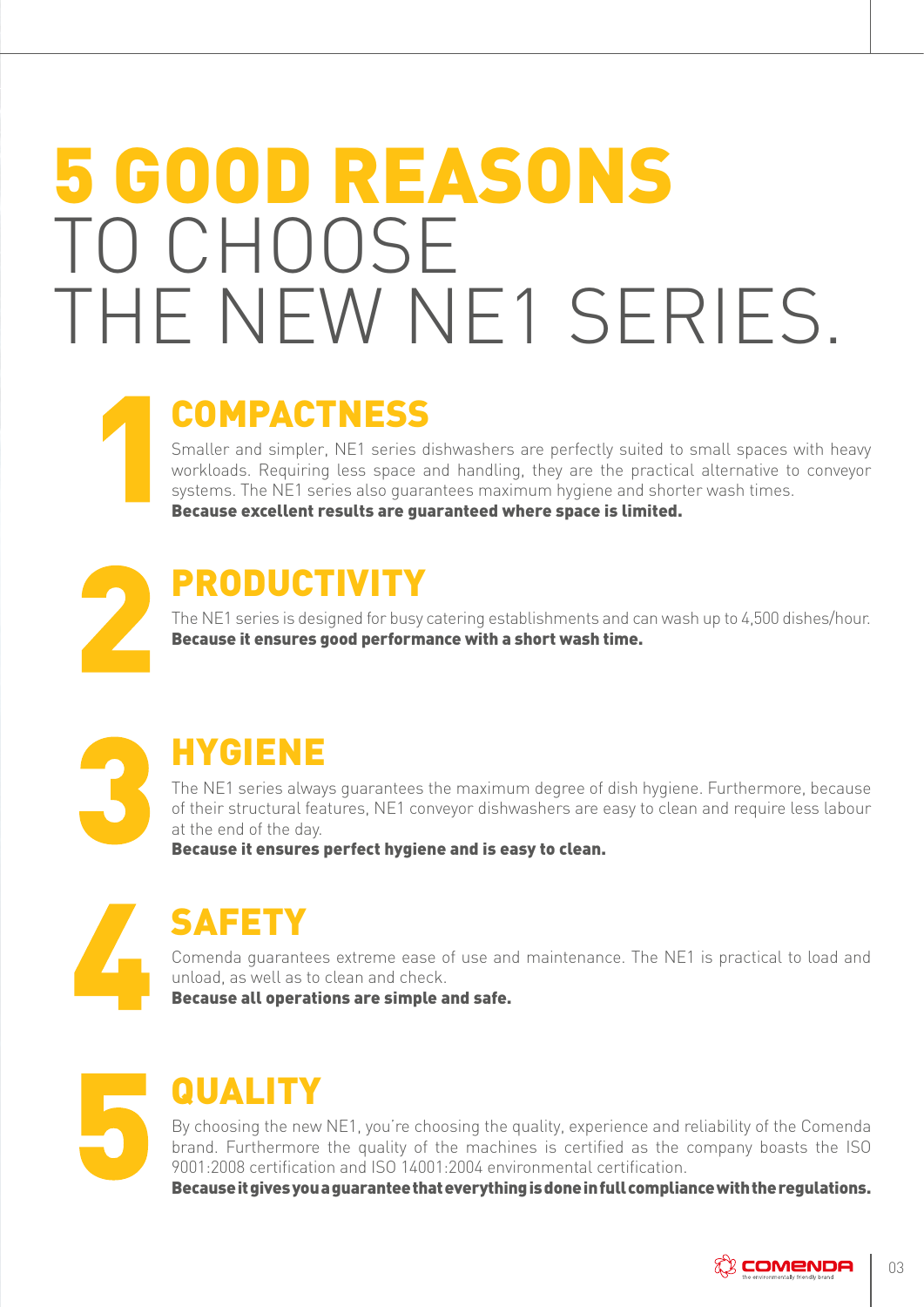# NE1 SERIES: RESULTS THAT COUNT.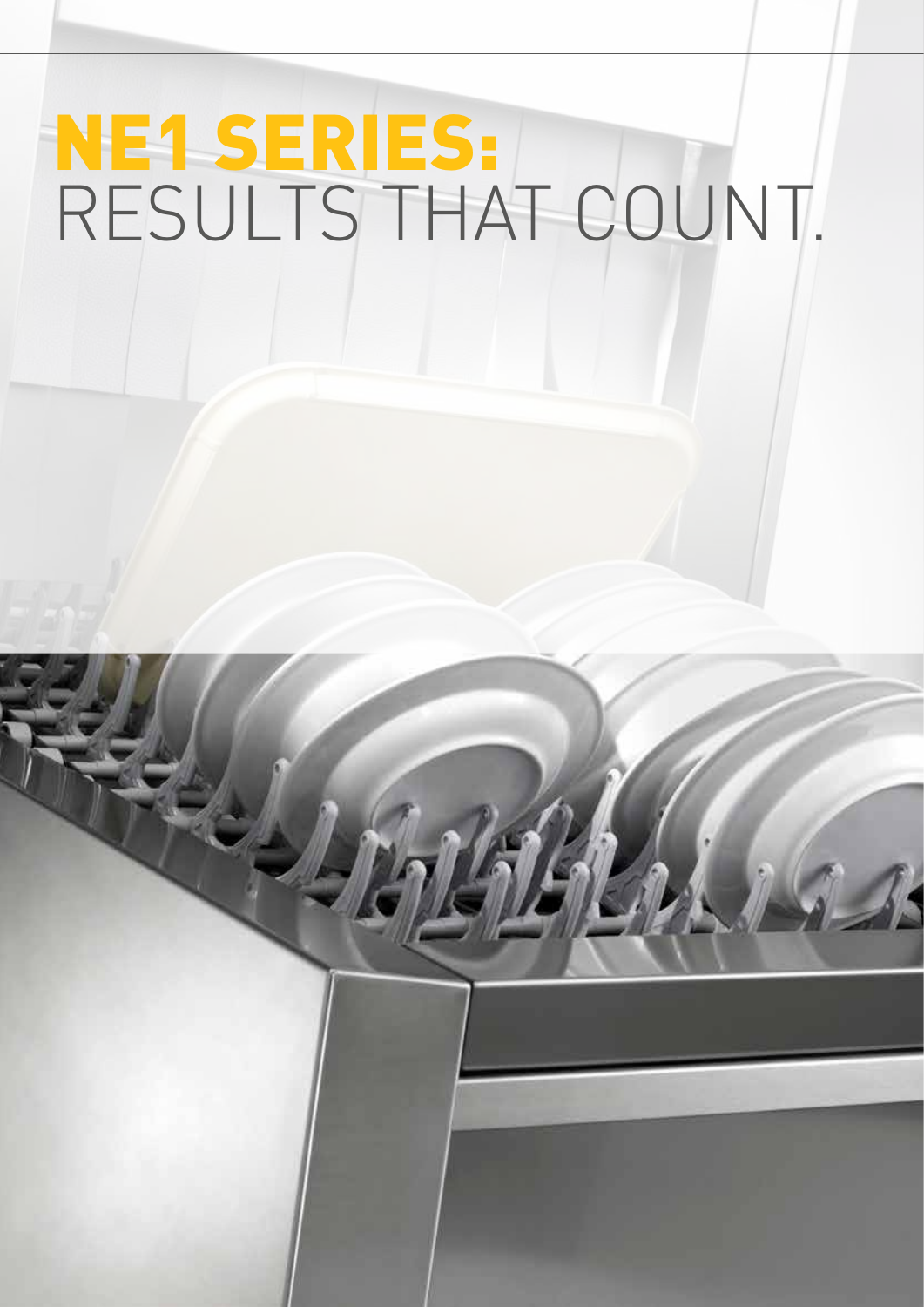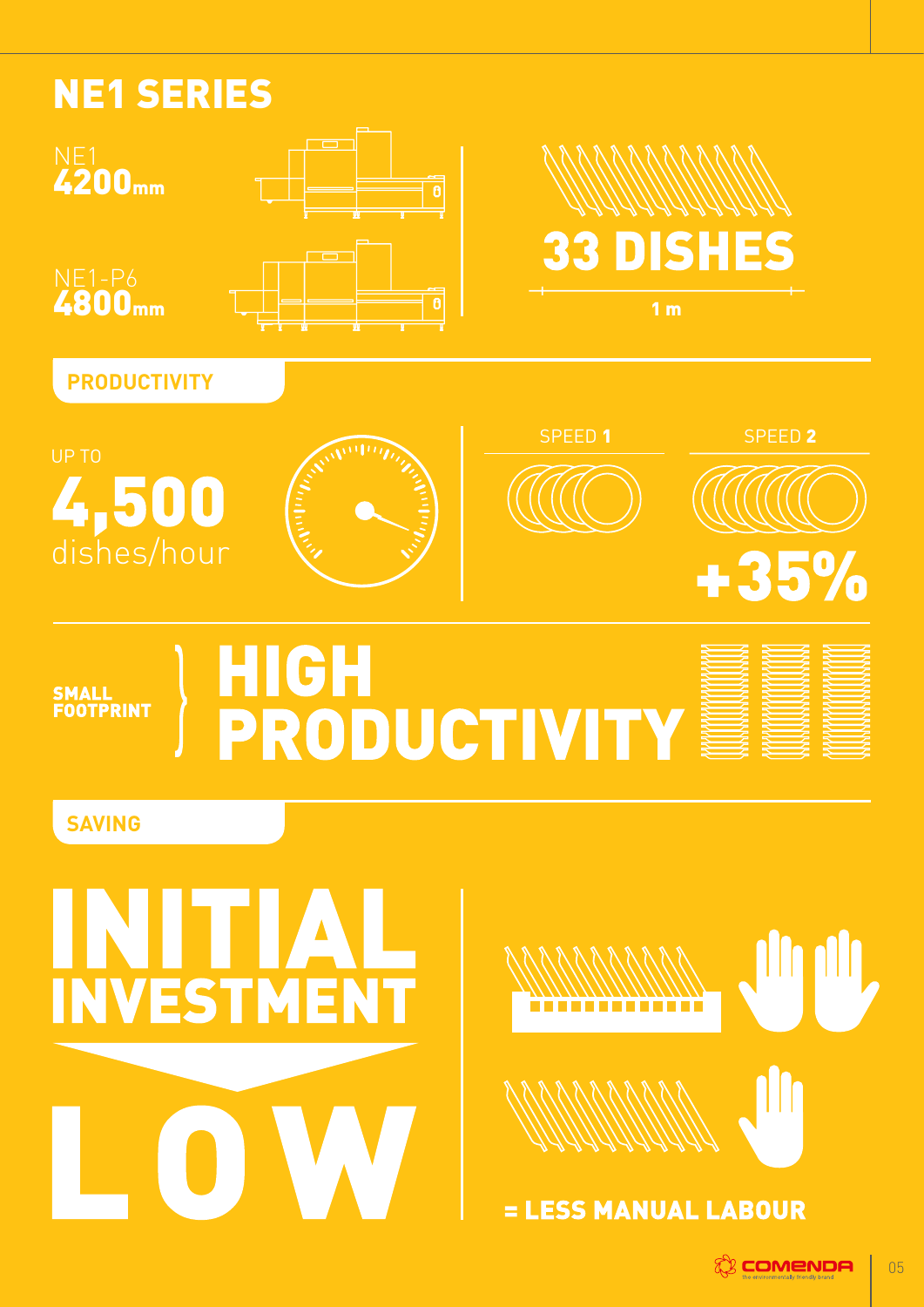# DISCOVER THE NEW NE1.

To make the work warewashing easier, safer and more efficient, Comenda pays maximum attention to all the technical details.

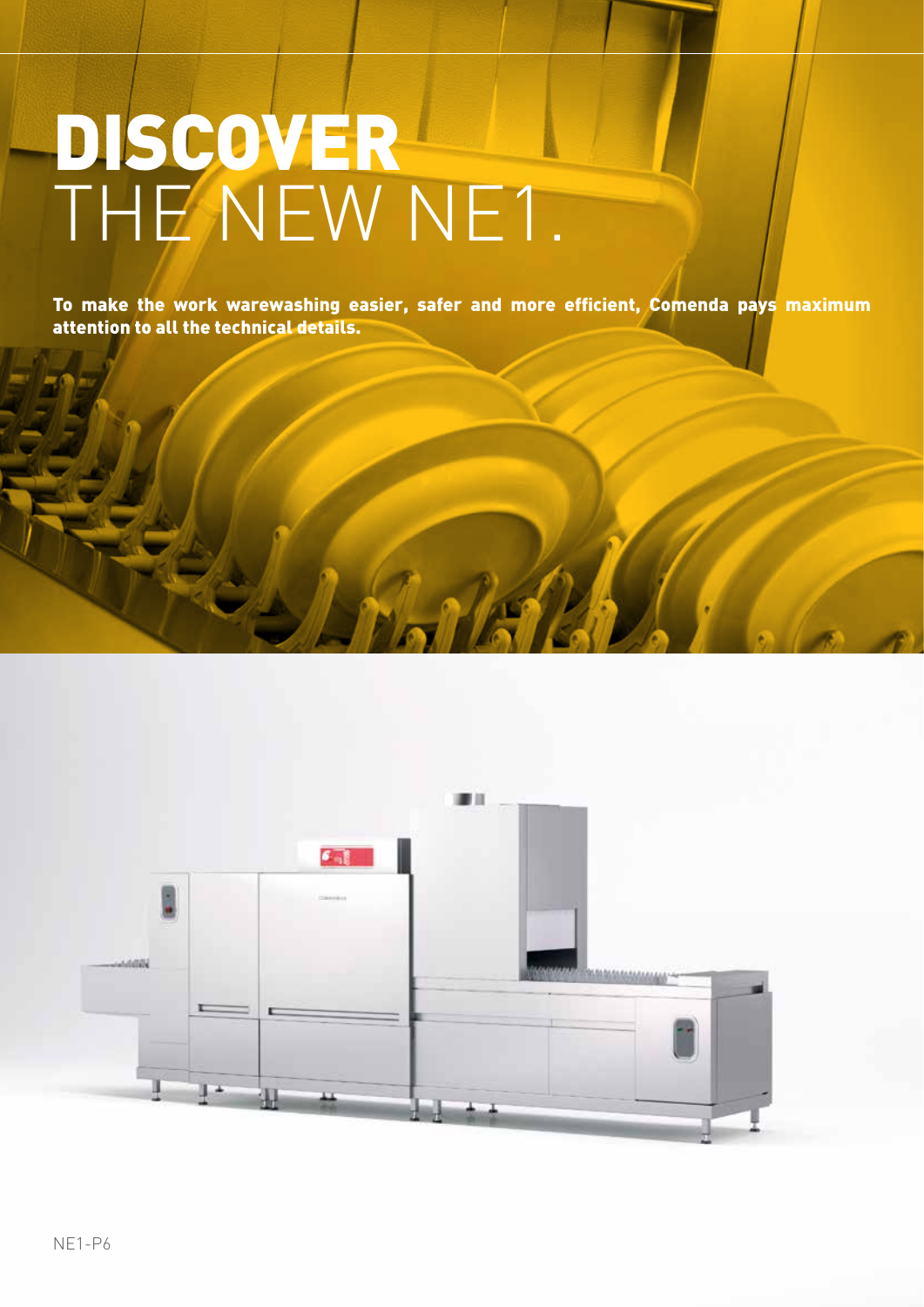

MOULDED TANKS WITH NO CORNERS SMOOTH INTERNAL DOORS



Free of dirt and object traps



#### INSPECTION CHANNEL ABOVE THE MACHINE



External springs



EOR Emergency Over Ride



PIPEWORK RUNS OUTSIDE THE WASHING CHAMBER No hidden areas



#### COUNTERBALANCED DOORS DOOR LOCKING SAFETY HOOK

#### OPTIONAL

**HPS Easy** Water meter and power-on meter **HPS Easy Plus** HACCP and consumption data INTERNAL TANK SANITISING SYSTEM ARC Blower dryer with integrated heat recovery unit **HINGED DOORS** Available for premises with low ceilings **DHM** Automatic prescrapping module PRS® Proportional Rinse System APRS® Automatic Proportional Rinse System RCD Rinse Control Device AUTOTIMER RAH Rinse Aid Homogenizer RC Heat recovery unit and steam condenser

**COMENDA**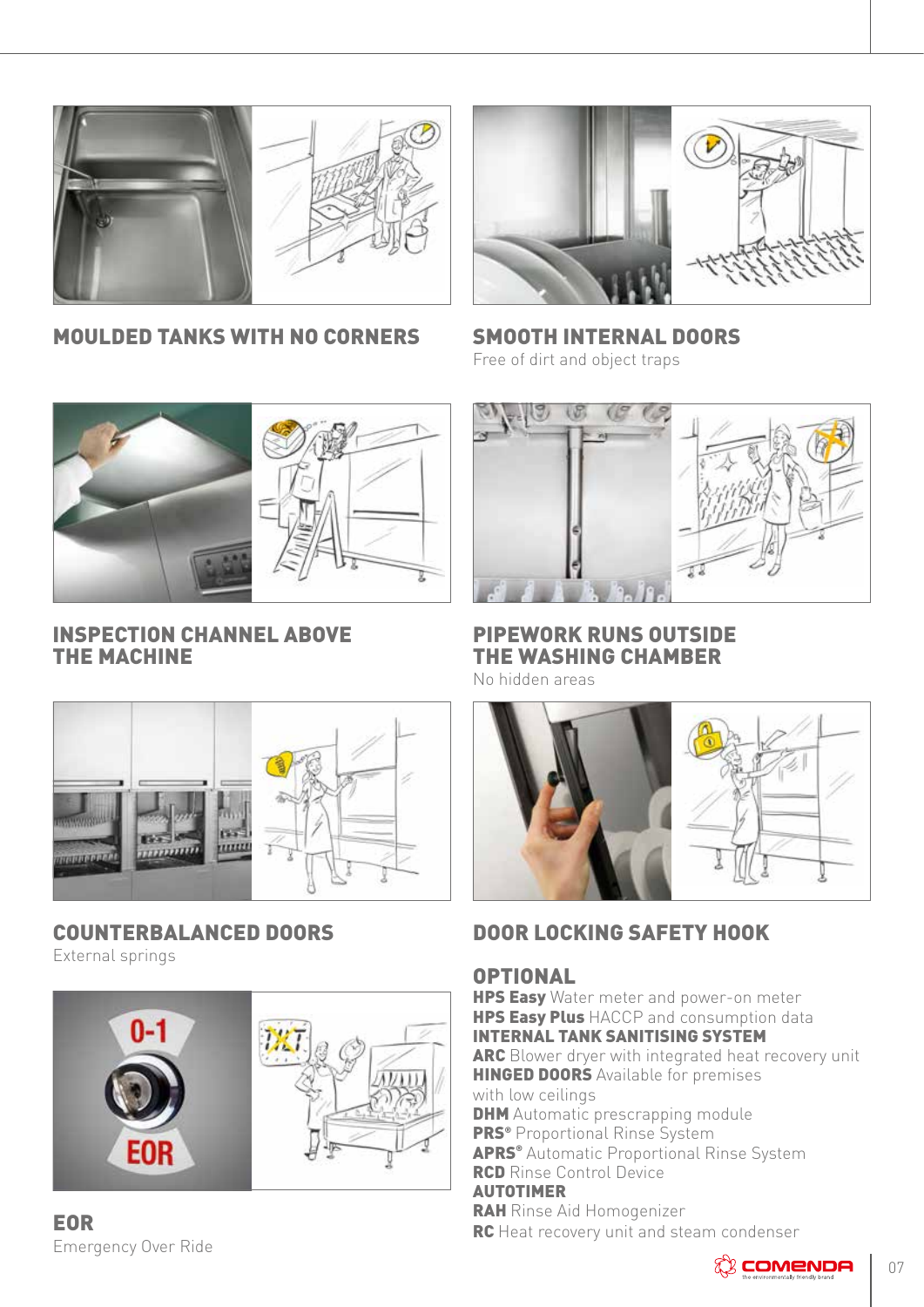# DESIGNED FOR SMALL SPACES.

Perfect for small spaces and big workloads NE1 series is ideal for canteens and restaurants.



**CANTEENS** 

## SOLUTIONS BASED ON OUR EXPERIENCE

More than just high quality equipment. Comenda offers a team of experienced consultants in warewashing able to examine your requirements and support you in developing the best solution for you.

#### NE1 ARC BANQUET HALL

#### **Requirements**

Long service time: 800 covers, constant return of dishes during service (approx. 4 hours).

#### Solution

The NE1 ARC is the smart and compact solution in dish washing for banqueting.

Despite being extremely compact in size, NE1 ARC is able to grant consistency and a high output (up to 3,139 dishes/hour\*) while reducing time, labour and utility costs. The use of baskets is limited to cutlery and glasses, which makes loading and unloading extremely easy. The ARC system improves the drying result and, by reducing humidity, ensures a healthier working environment.

# $\bigcap$

#### NE1-P6 ARC FIELD CANTEEN

#### **Requirements**

1200 covers, 4 meals a day (90 minutes shifts), immediate return of soiled dishes and crockery including trays.

#### **Solution**

Ideal for small spaces, the NE1-P6 ARC provides high productivity (up to 4,354 dishes/hour\*) with a compact footprint thanks to the additional prewash module. The NE1-P6 ARC is extremely easy to operate with minimal utility costs.

The ARC system improves the drying result and, by reducing humidity, ensures a healthier working environment.



A wide range of belt conveyors is available to suit trays of all kinds, pots, pans and utensils.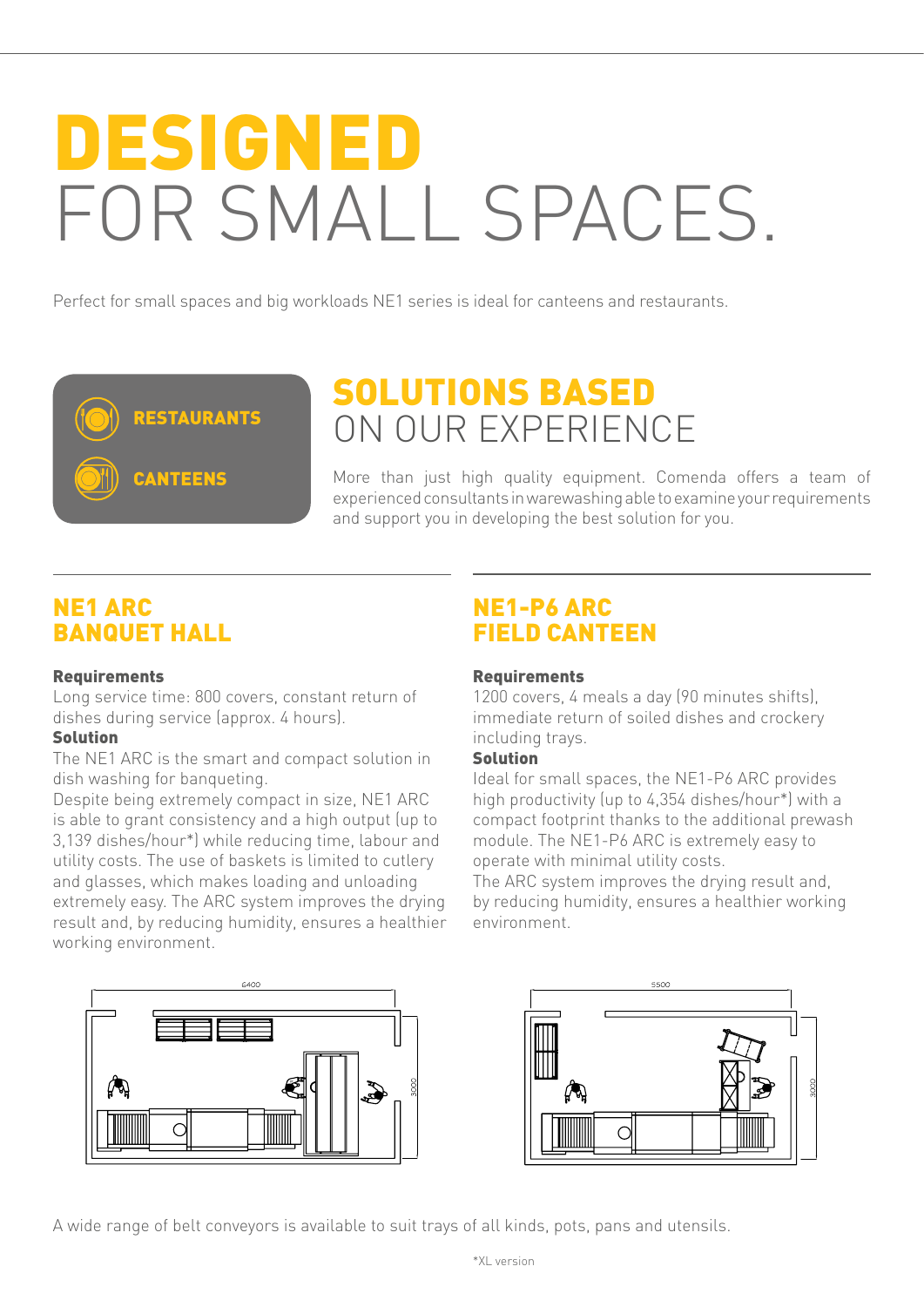# AT THE HEART OF COMENDA'S UNIQUE TECHNOLOGY.

Following options available to further enhance the efficiency of NE1 units.

## PRS® OPTIMISES WATER CONSUMPTION BASED ON SPEED.

The unique PRS® (Proportional Rinse System) allows rinse water consumption to be adjusted based on conveyor speed.

By reducing the speed, consumption of rinse water. energy, detergent and rinse aid can be reduced by 33%.

With the automatic dish counter. PRS<sup>®</sup> becomes APRS® (Automatic Proportional Rinse System). With the APRS® the dosage of water, energy, detergent and rinse aid is optimised according to the actual workload and the utility costs minimised without compromising on washing results.





PRS® Low speed PRS® High speed

### ARC SYSTEM: RECOVERS HEAT, IMPROVES THE ENVIRONMENT AND REDUCES COSTS.

Comenda offers the ARC (drying with heat recovery) system for the NE1 series, which optimises the flow of hot and humid air, creating a better working environment and saving energy.



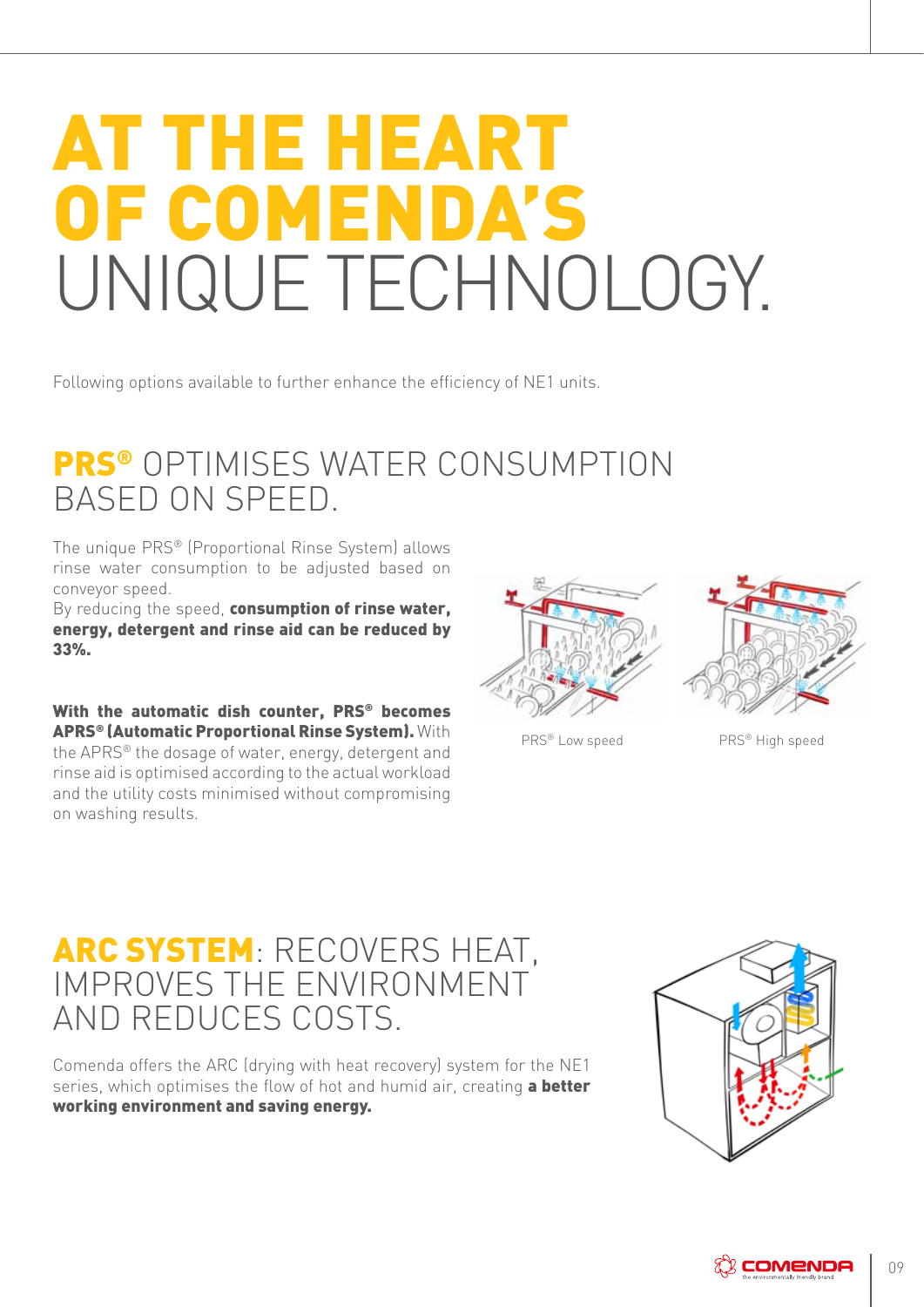# COMENDA, THE FUTURE OF WASHING FOR OVER 50 YEARS.

With the benefit of its experience, Comenda is well aware of professional catering requirements. Proud of its "Made in Italy" products, it has crossed all borders to become a leader in Europe and the world, with a wide range of products. From small cup and glass washers for bars to large, automated systems for restaurants, hospitals, canteens and inflight catering, Comenda currently produces and markets over 200 different solutions.

Founded in 1963, Comenda is the parent company of the **Ali Group**, a global leader in the hospitality and catering market.

Committed to innovation, it is constantly developing new products and technologies: with the ECO2 programme, it delivers cutting-edge solutions to save money and the environment.

## ALWAYS CLOSE TO YOU ON ANY MEDIA.

Comenda is always by your side, with **well-trained engineers** and technologies to provide an effective and immediate solution.

• In the private area of the www.comenda.eu website, you can find all the technical information and order spare parts.

• By using the app, you can read the machine's **QR Code**, access the technical documentation and manage the supply of spare parts.





Google nis

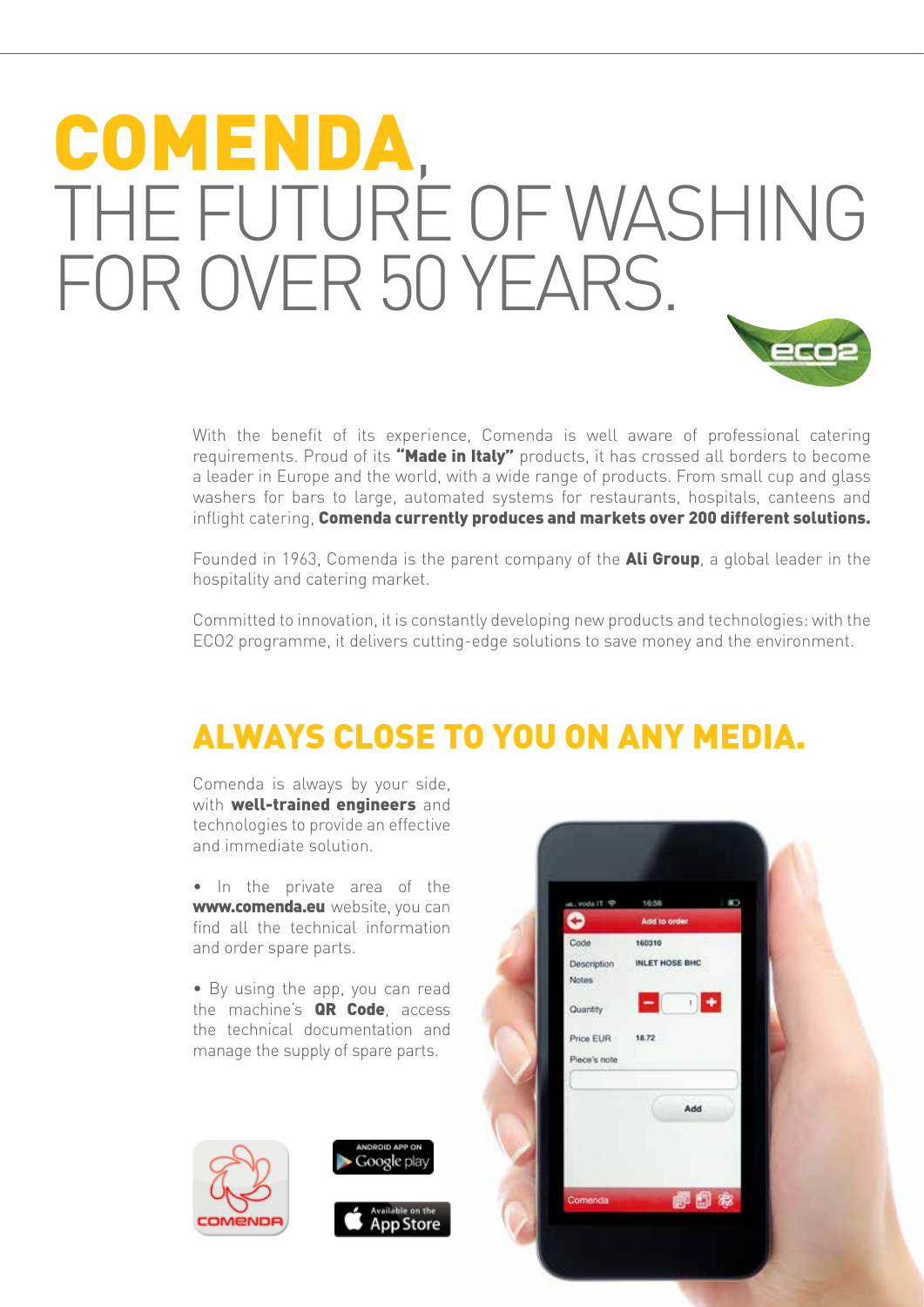# NE1 SERIES TECHNICAL DATA

|                                                                        |                 | NE <sub>1</sub> | <b>NE1-P6</b> |
|------------------------------------------------------------------------|-----------------|-----------------|---------------|
| Capacity according to DIN 10510 (1st speed)<br>Two-minute contact time | Dishes per hour | 1550            | 2150          |
| Capacity (2nd speed)                                                   | Dishes per hour | 2093            | 2903          |
| APRS® rinse water consumption (1st speed)                              | Litres per hour | 227             | 293           |
| APRS <sup>®</sup> rinse water consumption (2nd speed)                  | Litres per hour | 340             | 440           |
| Tank capacity                                                          | Litres          | 110             | 170           |
| Total length of machine (blower dryer<br>on unloading bench)           | mm              | 4200            | 4800          |
| Total installed load with ARC8 at 15°C<br>water connection             | kW              | 46,38           | 52,88         |
| Energy consumption (e.g. 80% of use)                                   | kWh/hour        | 37,10           | 42,30         |

The table shows the full range of NE1 flight dishwashers including accessories selected to optimize energy saving and installed power. We reserve the right to modify technical features, pictures and graphics.



*4200*





AS8 ARC8



*4800*

WORKING DIMENSIONS NE1 620 x h 430 mm NE1 XL 840 x h 430 mm





11